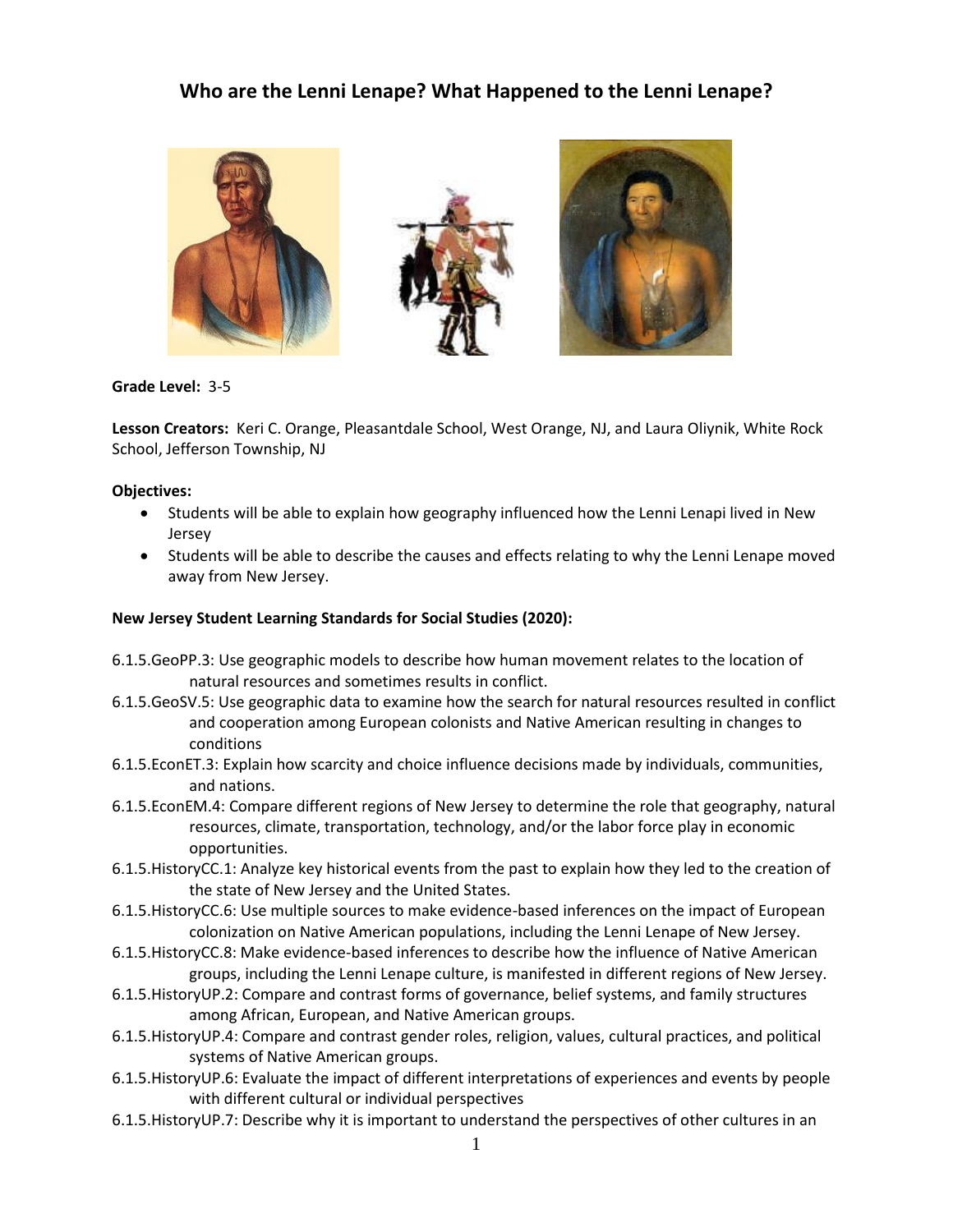interconnected world.

# **Common Core ELA Standards:**

- [RI.4.3](http://www.corestandards.org/ELA-Literacy/RI/4/3/) Explain events, procedures, ideas, or concepts in a historical, scientific, or technical text, including what happened and why, based on specific information in the text.
- [RI.4.4](http://www.corestandards.org/ELA-Literacy/RI/4/4/) Determine the meaning of general academic and domain-specific words or phrases in a text relevant to a *grade 4 topic or subject area*.
- [RI.4.5](http://www.corestandards.org/ELA-Literacy/RI/4/5/) Describe the overall structure (e.g., chronology, comparison, cause/effect, problem/solution) of events, ideas, concepts, or information in a text or part of a text.

# **Common Core ELA Standards:**

- RI.4.2 Determine the main idea of a text and explain how it is supported by key details; summarize the text.
- RI.4.3 Explain…ideas or concepts in a historical…text
- RI.4.4 Determine the meaning of general academic and domain-specific words or phrases in a text
- RI.4.7 Interpret information presented visually, orally or quantitatively and explain how the information contributes to an understanding of the text in which it appears.
- RI.4.9 Integrate information from two texts on the same topic in order to write or speak about the subject knowledgeably.
- RI.4.10 Read and comprehend informational texts…
- W.4.2 Write informative/explanatory texts to examine a topic and convey ideas and information clearly
- W.4.4 Produce clear and coherent writing in which the development and organization are appropriate to task, purpose and audience
- W.4.7 Conduct short research project that builds knowledge through investigation of different aspects of a topic
- W.4.9 Draw evidence from …informational texts to support analysis, reflection and research
- SL.4.1 Engage effectively in a range of collaborative discussions (one-on-one…)
- SL.4.2 Paraphrase …information presented in diverse media,…including orally

# **Essential/Focus questions:**

#### **How does geography influence how people live?**

- How did Native American of New Jersey and the Northeast region interact with the environment?
- Describe the ways in which Native Americans of the Northeast and Euro-Americans differed in how each group viewed and used the environment.
- How have landforms, climate and weather, and availability of resources impacted where and how people live and work in in New Jersey and the Northeast region?
- How do people make choices about using natural resources? (lumbering, shipbuilding, fishing and whaling, use of water power for textiles, farming, dairy farming)
- How does where people lived in the past influence how those people lived?
- How does where people live today influence how they live and what jobs they might do?
- How does where people live today influence how they live and what job they might do in different areas of the world today?

# **How and why do people use and change the environment?**

- How do people's choices about how they use natural resources modify the environment?
- How does the type of community you live in (rural, urban, suburban) affect the way you interact with environment (five themes of geography)?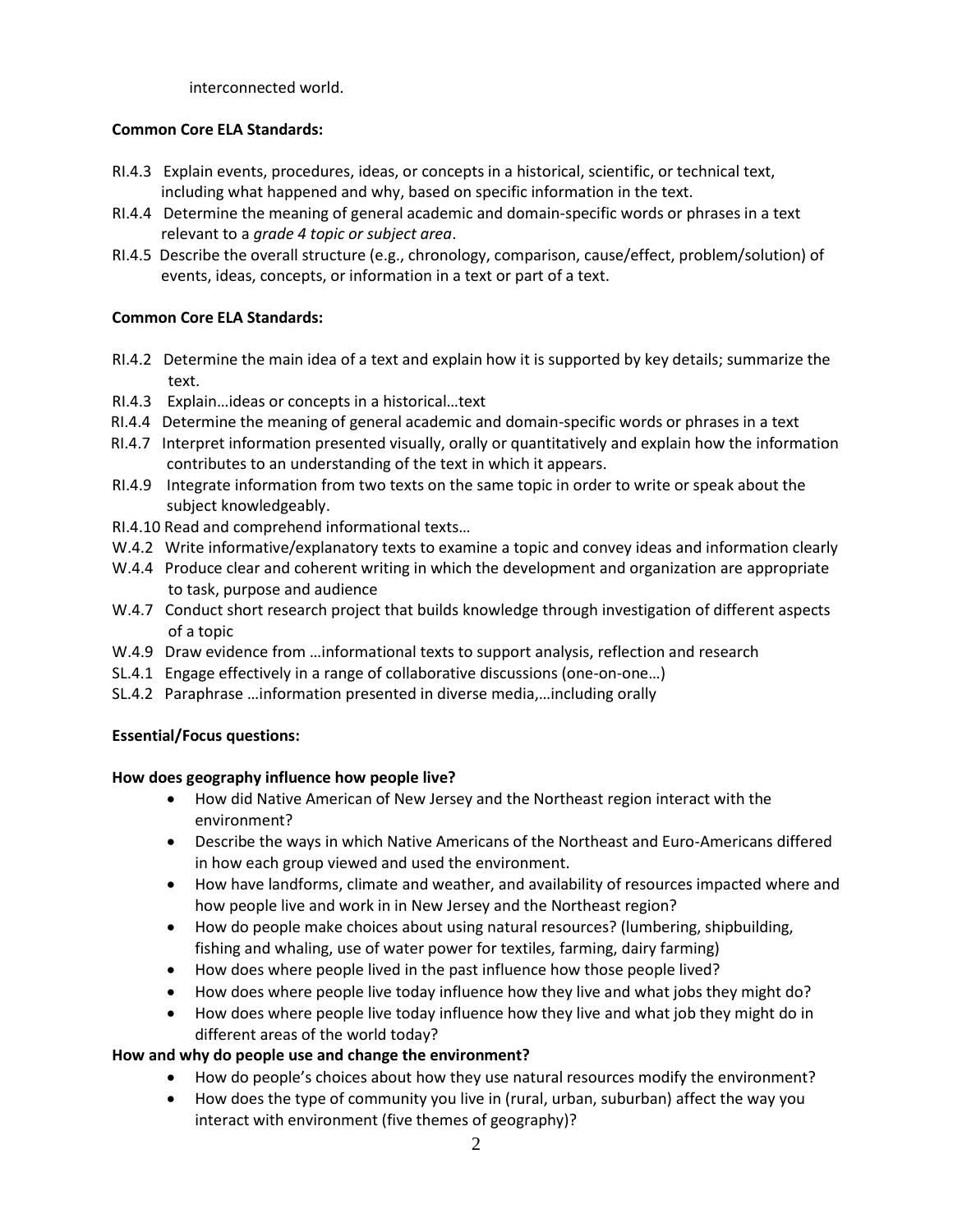- What are the causes and effects of human movement to New Jersey and the Northeast region?
- How has transportation and innovations changed people's use of the environment?
- Why is it important to take care of the earth?
- How do physical features of the land affect people and their use of the land?

# **How has the region changed overtime? What caused those changes?**

- How and why have communities in New Jersey and the Northeast region changed over time, and explain the reasons for changes? What was life like for those who lived in the region long ago?
- Describe how the influence of the Lenni Lenape culture on different regions of New Jersey.
- What impact did European colonization have on Native American populations, including the Lenni Lenape of New Jersey, and the Northeast regions?
- What are a few turning points in the history of the region? What changed and what was the impact of those changes?
- How did science and technology help to change the region?
- When we retell the past (history), who's story are we telling?
- What are primary sources and how do we use them to learn about the past/history?

# **Who are the Lenni Lenape?**

Before European colonization, the New Jersey landscape was a mosaic of upland forests and shrublands, freshwater swamps and marshes, coastal plains inhabited by Lenni Lenapi Indians.

You are a member of an archeology team that has been commissioned by the New Jersey Historic Trust Foundation to find and present information about the Lenni Lenape culture in New Jersey. Your information will be compiled into a magazine and the winning publication will be used in a new travel and tourism brochure for New Jersey! Good Luck with your research. May the best archeological team win!

Each archaeologist is placed into a group and each group will research, design, and create a magazine on The Lenni Lenape Indians. Each member will do research and gather factual information on their assigned topic. As a group, it is your goal to find and share various aspects of the lives of the Lenape Indians during their early days in New Jersey. It is up to your group to select who will research each of the categories about the Lenni Lenape.

#### **Materials:**

[http://www.bigorrin.org/lenape\\_kids.htm](http://www.bigorrin.org/lenape_kids.htm)

#### **Process:**

- 1. Archaeologists will be assigned to a team/group by the teacher.
- 2. Each group will assign each member of your team one of the four topics to research:
	- Food and Clothing: Group member #1 will find information about food and clothing of the tribe
	- Location and Climate: Group member #2 will find information about location and climate of the tribe.
	- Housing and Tools: Group member #3 will find information about housing tools of the tribe.
	- Rituals and Customs: Group member #4 will find information about rituals and cultures of the tribe.
- 3. Use the resources and links to research information about your assigned topic.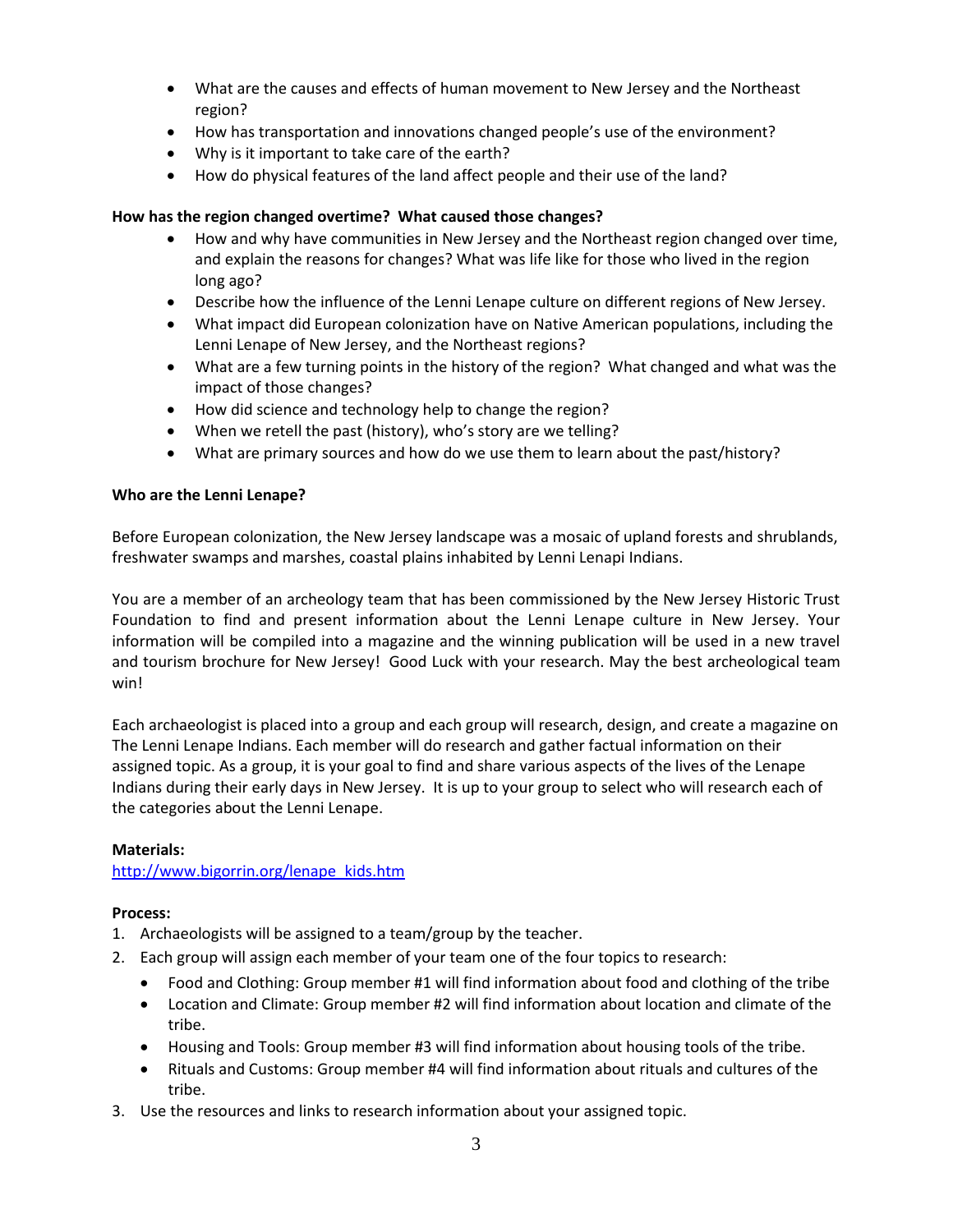- 4. Take notes about the information you find.
- 5. Each person will complete a graphic organizer with their information. Each person is responsible for writing at least 2 paragraphs that describe the facts that are being presented for their category. You are to include at least 4 facts related to your category. These facts can be handwritten or typed in your own words with correct spelling, grammar and punctuation. Each person will also be responsible for having two pictures or illustrations to accompany their writing.
- 6. Have the groups work together to complete the chart, "Who were the Lenni Lenape? Share and discuss.
- 7. Create a magazine, with each person submitting their information with illustrations
- 8. Each group will give a presentation of their magazine and findings.

#### **What happened to the Lenni Lenape?**

#### **Materials:**

- *People of Twelve Thousand Winters* by Trinka Noble
- Handout 2: "What Happened to the Lenni Lenape?"
- Handout 3: Glossary
- Dictionary (online or for student groups to look up words together)
- Handout 4: Cause/Effect Chart

#### **Background**

For background on the Lenni Lenape in New Jersey, read *People of Twelve Thousand Winters,* about tenyear old Walking Turtle, a Lenni Lenape native living along the Passaic River in northern New Jersey in the 1600s before Europeans settled.

The Lenni Lenape were original people of the mid-Atlantic area (New Jersey, New York, Pennsylvania and Delaware). "Lenni Lenape" was what they called themselves. They were called the "Delaware" tribe by the colonists. The Lenape and other eastern tribes had sided with the French against the English settlers in the French and Indian War. Lenape tribesmen in New Jersey sued for peace, agreeing to give up their land rights provided that the legislature gave them a settlement area. In 1758, the British colonials and the chiefs of 13 Native American nations, representing the Iroquois, Lenape (Delaware) and Shawnee tribes signed the Treaty of Easton of 1758. The tribes agreed not to support the French in the colonial conflict and to leave their eastern lands in exchange for a British promise to stop incursions into Indian territory west of the Alleghenies.

Many Lenape natives were driven out of their homeland by the British. While some chose to leave New Jersey, a few who had converted to Christianity stayed. Following the 1758 treaty, the colony of New Jersey purchased 3,000 acres along the Mullica River for the tribe, and by the governor's decree, all natives in New Jersey were required to live within the borders of New Jersey's first Indian reservation, known as "Brotherton," near present-day Indian Mills in Burlington County. Presbyterian minister and missionary John Brainerd joined the community, which he called "Brotherton" for the brotherhood he hoped it would engender. Approximately 200 Native Americans settled at Brotherton and established a community around grist- and sawmills.

The reservation never became self-sufficient, and after Brainerd left in 1777, circumstances became increasingly difficult. Most of the Lenape left to join the Oneida in upstate New York in 1802, after selling their Indian Mills property back to the state. A few Lenape stayed in New Jersey, mostly assimilating with their white and African American neighbors. Ultimately, what happened to them?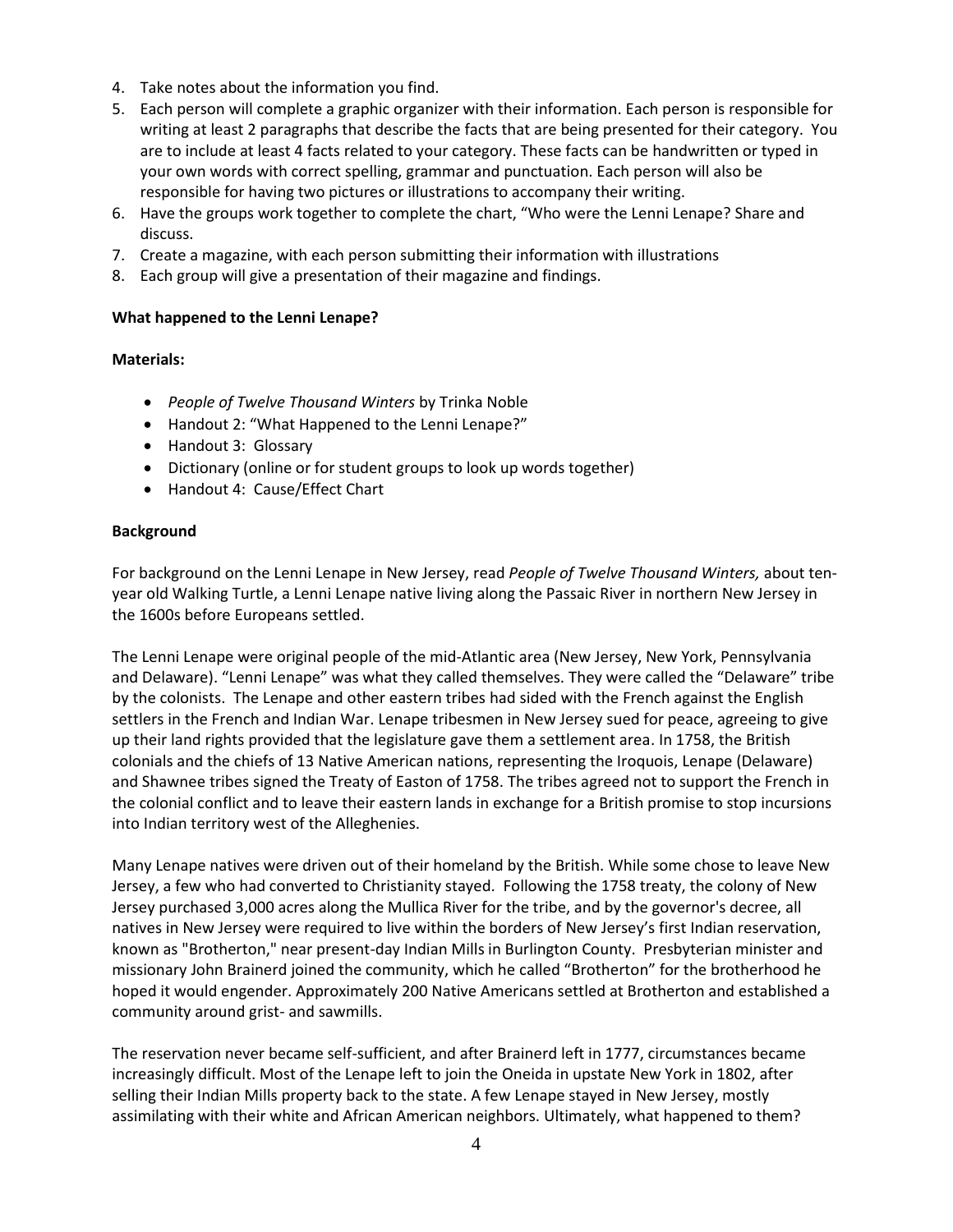Handout 2 shows a partial map of the forced travels of the Lenape Indians. The Lenape, like other Native tribes, were relocated to Oklahoma, where there are two federally recognized Lenape tribes: the Delaware Tribe of Indians and the Delaware Tribe of Western Oklahoma. There are also some small Lenape communities remaining in New Jersey and Pennsylvania. The total Lenape population is around 16,000.

# **Process:**

- 1. Distribute the "What Happened to the Lenni Lenape?" handout.
- 2. Have students examine the map (Handout 2) and answer the question about how the arrows are moving.
- 3. Before reading the rest of the worksheet, define the glossary words together and have students take short notes for the definitions (Handout 3).
- 4. Read the worksheet together as a class or have the students read in small groups.
- 5. Have students discuss their thoughts about the fairness of the situation.
- 6. After the class discussion, have students complete Handout 4, the Cause/Effect chart.
- 7. Where are the Lenni Lenape today?

There are two federally recognized Lenape tribes in Oklahoma**:** the Delaware Tribe of Indians and the Delaware Tribe of Western Oklahoma. Like most Native American tribes, the Delaware Indian tribes are *autonomous*. That means each tribe has its own government, laws, police, and services, just like a small country. However, the Delawares are also United States citizens and must obey American law.

# **Assessment:**

Student participation in class discussion, and student performance on applying knowledge from the reading to the Cause/Effect chart.

# **Extension Activity:**

Read *Cheyenne Again*, by Eve Bunting, about a young Cheyenne boy taken from his parents and sent to a boarding school to learn the white man's ways in the 1880s. Research and discuss the fairness of some actions that have been taken in our country.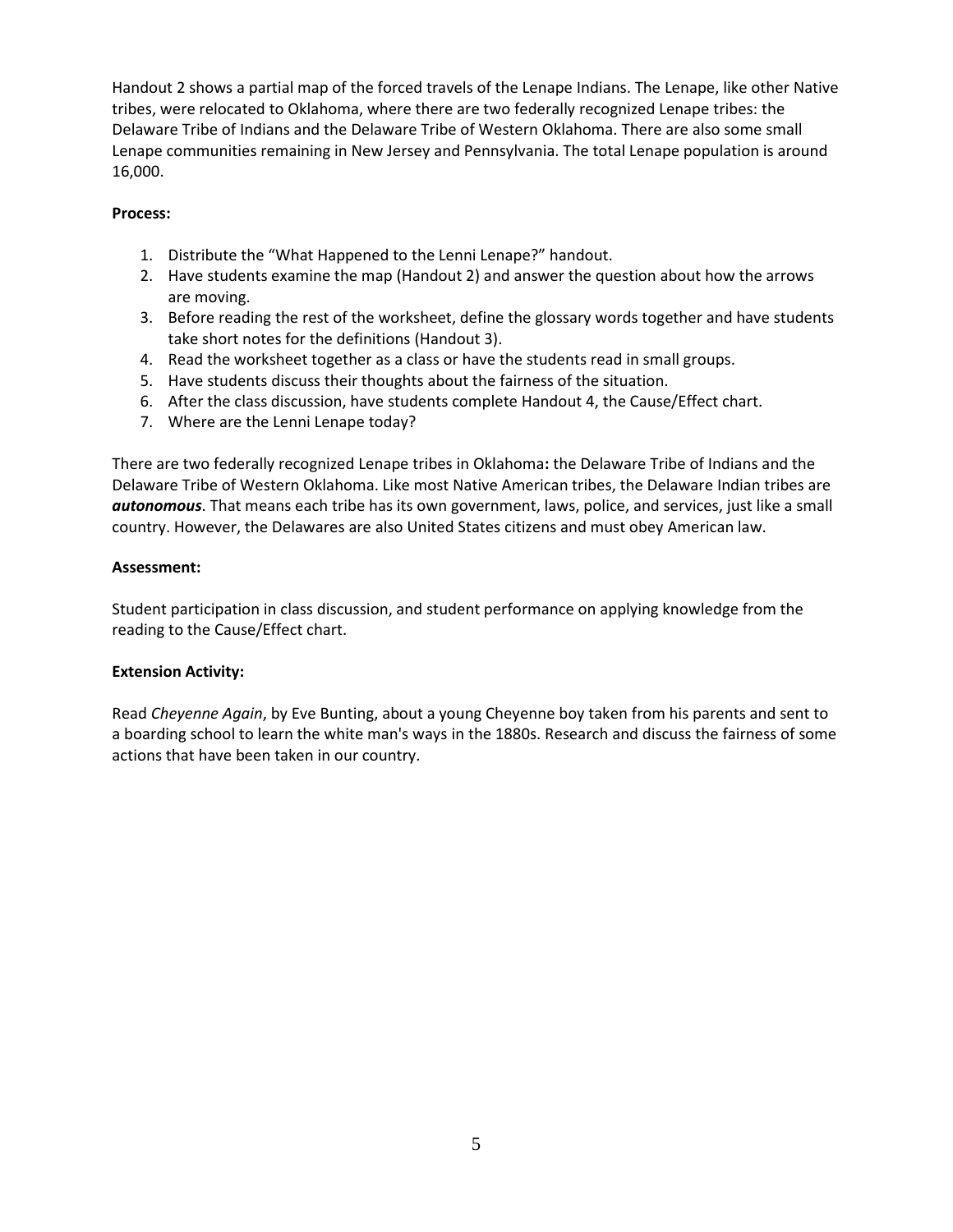| Category                    | <b>Facts</b> |
|-----------------------------|--------------|
| Food and Clothing           |              |
| <b>Location and Climate</b> |              |
| <b>Housing and Tools</b>    |              |
| <b>Rituals and Customs</b>  |              |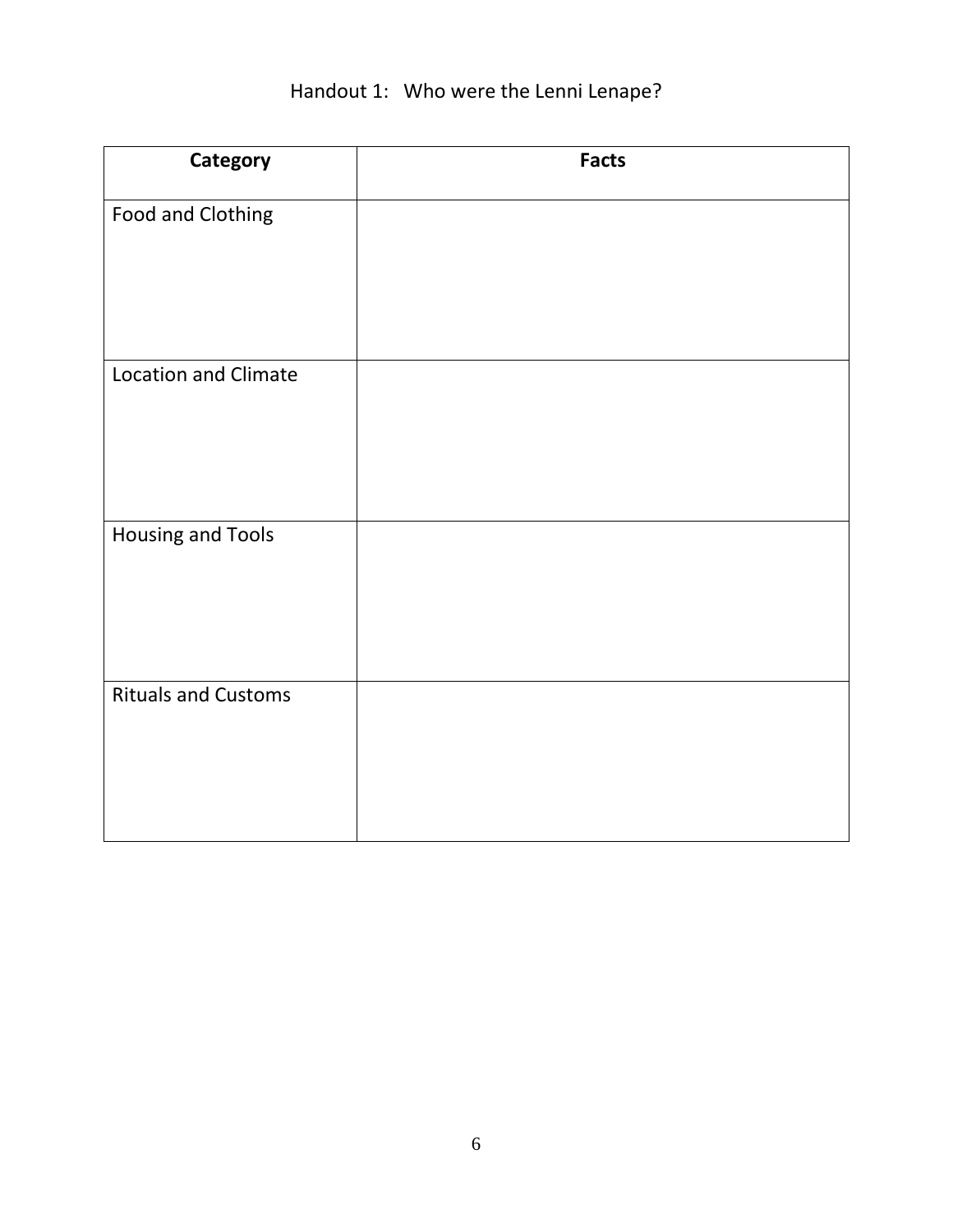

Handout 2: Where did the Lenni Lenape from New Jersey go**?** 

**Directions: Study the map. Describe the direction that the arrows are moving on the map.** 

**When the colonists came to America from Europe, they brought diseases with them that the Lenni Lenape couldn't recover from. Many died from diseases. The Lenni Lenape that survived eventually had more and more land taken away from them as more colonists came to America.** 

**\_\_\_\_\_\_\_\_\_\_\_\_\_\_\_\_\_\_\_\_\_\_\_\_\_\_\_\_\_\_\_\_\_\_\_\_\_\_\_\_\_\_\_\_\_\_\_\_\_\_\_\_\_\_\_\_\_\_\_\_\_\_\_\_\_\_\_\_\_\_\_\_\_\_\_\_\_\_\_\_\_\_\_**

**\_\_\_\_\_\_\_\_\_\_\_\_\_\_\_\_\_\_\_\_\_\_\_\_\_\_\_\_\_\_\_\_\_\_\_\_\_\_\_\_\_\_\_\_\_\_\_\_\_\_\_\_\_\_\_\_\_\_\_\_\_\_\_\_\_\_\_\_\_\_\_\_\_\_\_\_\_\_\_\_\_\_\_**

**Today, many Lenni Lenape live on the reservations in Oklahoma.** 

**Some stayed in Pennsylvania, but have married into other cultures. These ancestors hid their Native American culture to protect their children from persecution, and at times, death.** 

**In Native American culture, it was important to make decisions that would keep their future generations safe. They cut their hair, spoke English, went to school, changed their religion, and changed who they were.** 

**Only in recent times has it been possible for descendents of those ancestors to begin to practice their religion and culture again. Many children with Native American heritage have to learn about their culture since so much time has passed and a lot has been forgotten.**

**Throughout history, Native Americans have changed or hid their culture to keep their children safe from persecution. Because of this, many say, "There are no Indians here in the East." The truth is, there are still some Native Americans here and they have begun to relearn their heritage.**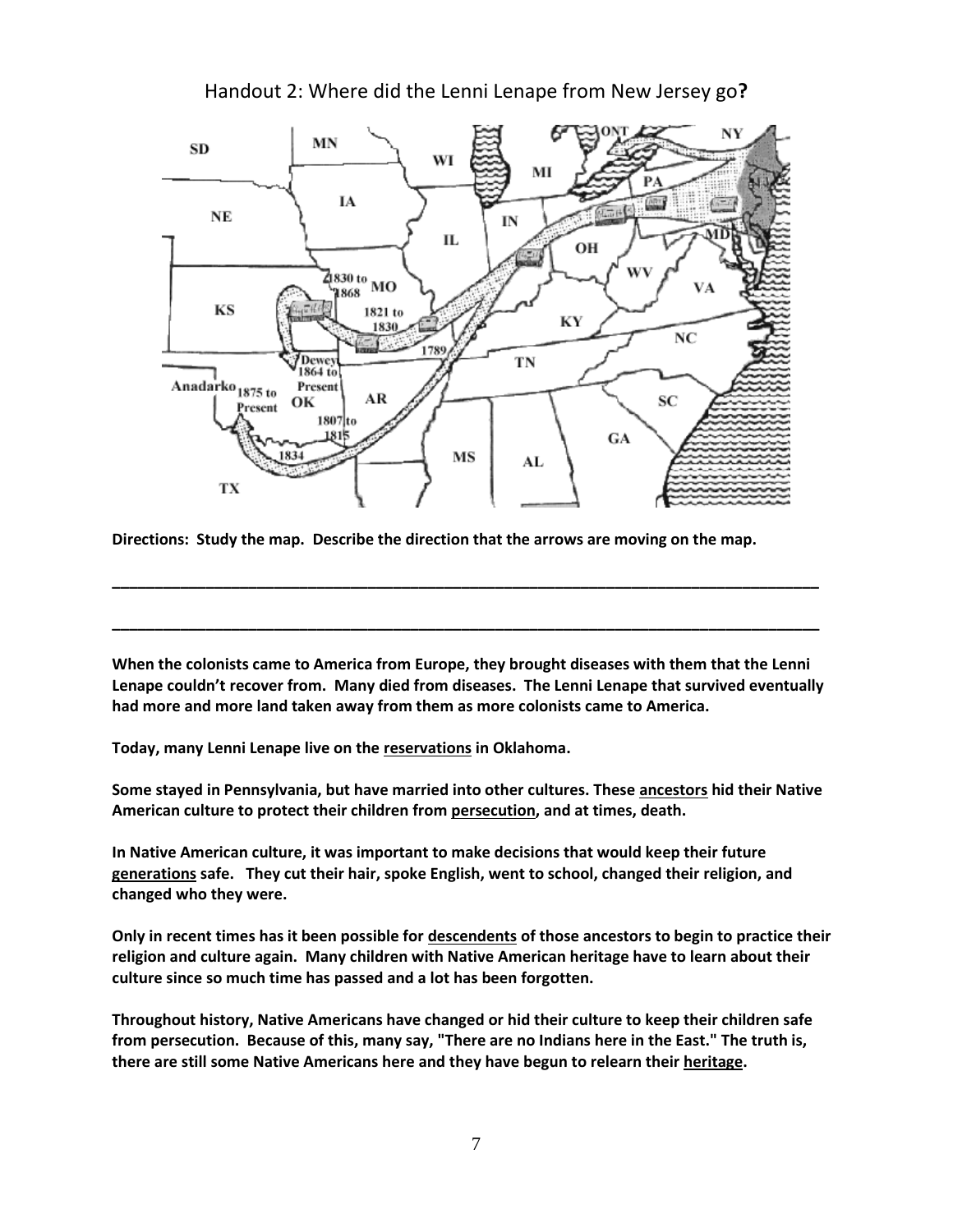# Handout 3: Glossary

Information from: http://www.anthro4n6.net/lenape/#Today